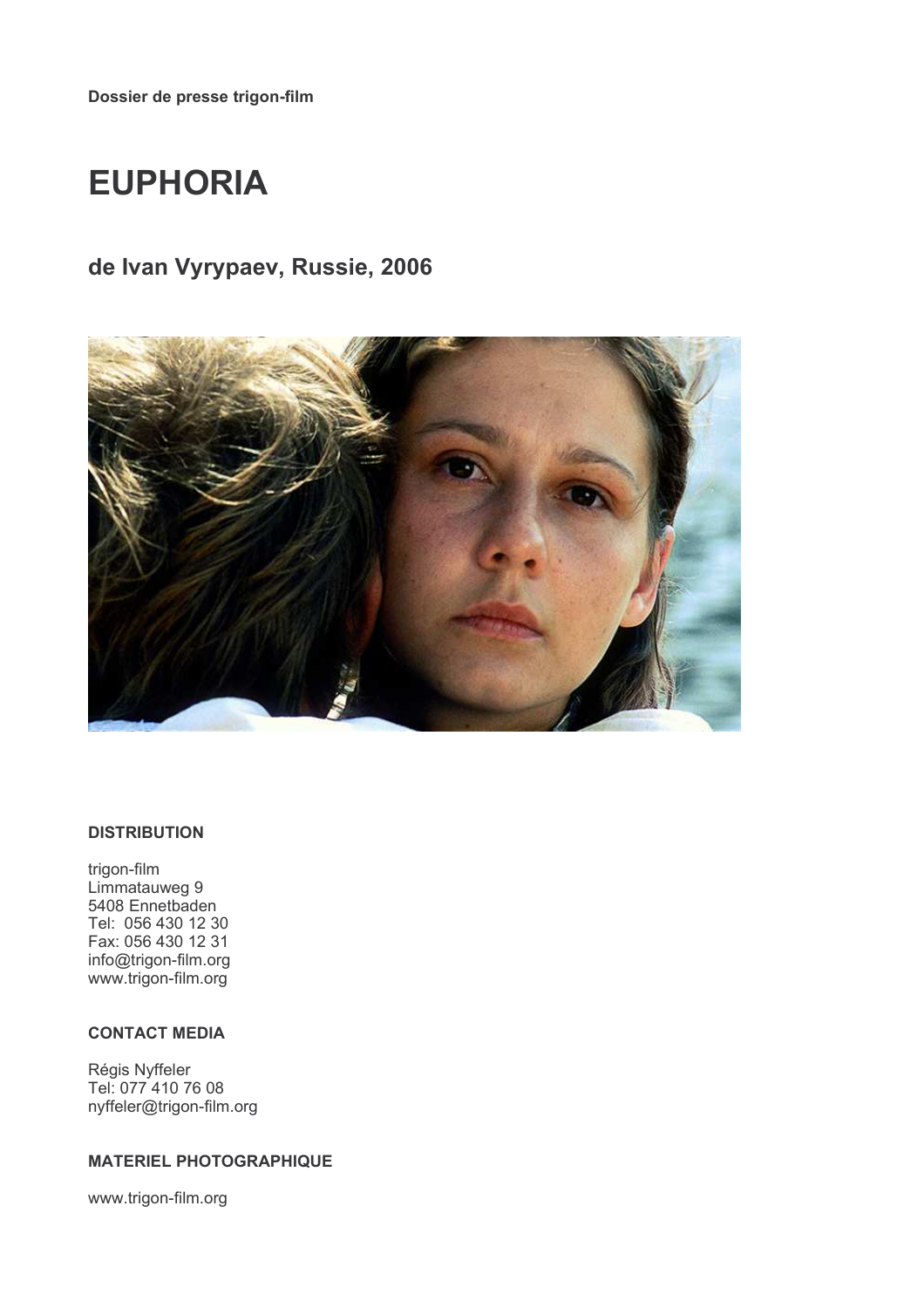# **FICHE TECHNIQUE**

| Réalisation:       | Ivan Vyrypaev                                        |
|--------------------|------------------------------------------------------|
| Scénario:          | Ivan Vyrypaev                                        |
| Image:             | <b>Andrey Naidenov</b>                               |
| Montage:           | Igor Malakhov                                        |
| Son:               | Kirill Vasilenko                                     |
| Décors:            | Yury Kharikov                                        |
| Musique originale: | Aydar Gainullin                                      |
| Production:        | Studio 2Plan2, First Movie Partnership, Matchfactory |
| Producteurs:       | Alexander Shein, Giya Lordkipanidze                  |
| Langues:           | Russe f/a                                            |
| Durée:             | 73 minutes                                           |

# **FICHE ARTISTIQUE**

- Vera: Polina Agureyeva
- Valery: Mikhail Okunev
- Maxim Ushakov Pavel:

# **FESTIVALS ET PRIX**

Leoncino d'Oro, Festival de Venise 2006 Prix spécial du Jury, Festival de Sotchi Prix spécial du Jury - Festival KINOTAVR 2006 (Moscou) Meilleur scénario de l'année 2005 - journaliste ISKOUSSTVO KINO (Moscou)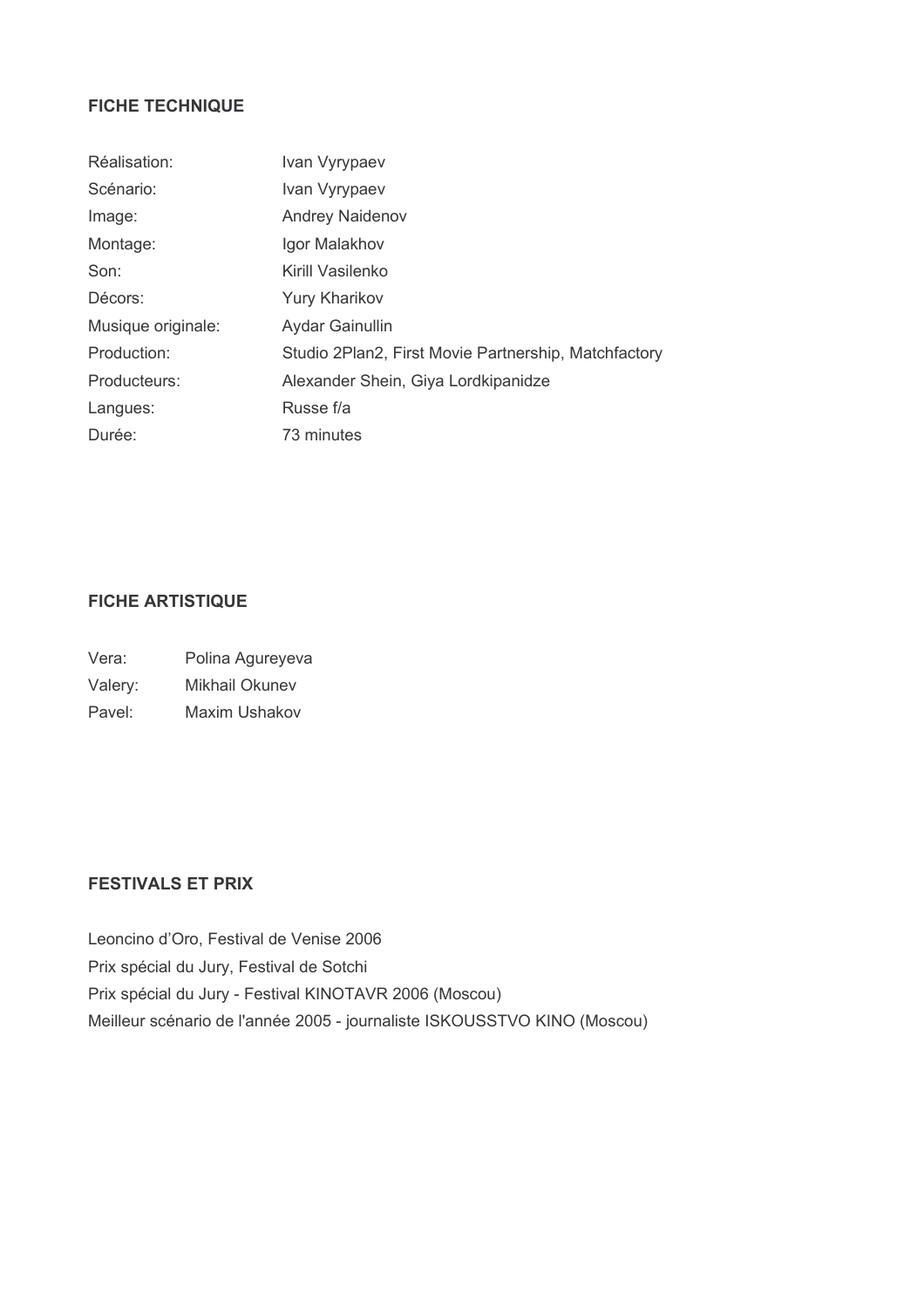#### **SYNOPSIS**

Pavel ne peut plus garder ses émotions pour lui. Il décide de confronter Vera avec ce qu'il ressent. Il lui explique qu'il ne peut plus vivre sans la regarder, comme il l'avait fait lors de leur première rencontre à un mariage. Elle lui confesse qu'elle aussi l'avait regardé, sans trop savoir pourquoi.

Quelque chose d'inexplicable s'est produit. Quelque chose qu'ils n'avaient jamais connu auparavant. Quelque chose qu'ils ne comprennent pas.

Vera vit avec son mari, Valery, et leur petite fille Masha, dans une maison isolée des steppes sibériennes, à quelques heures de Volgograd, au bord de la rivière Don.

Sans pouvoir véritablement choisir, quidé par l'inconnu, elle quitte sa maison et part avec Pavel. Le mari jaloux et offusqué décide de suivre le nouveau couple, espérant détruire leur passion.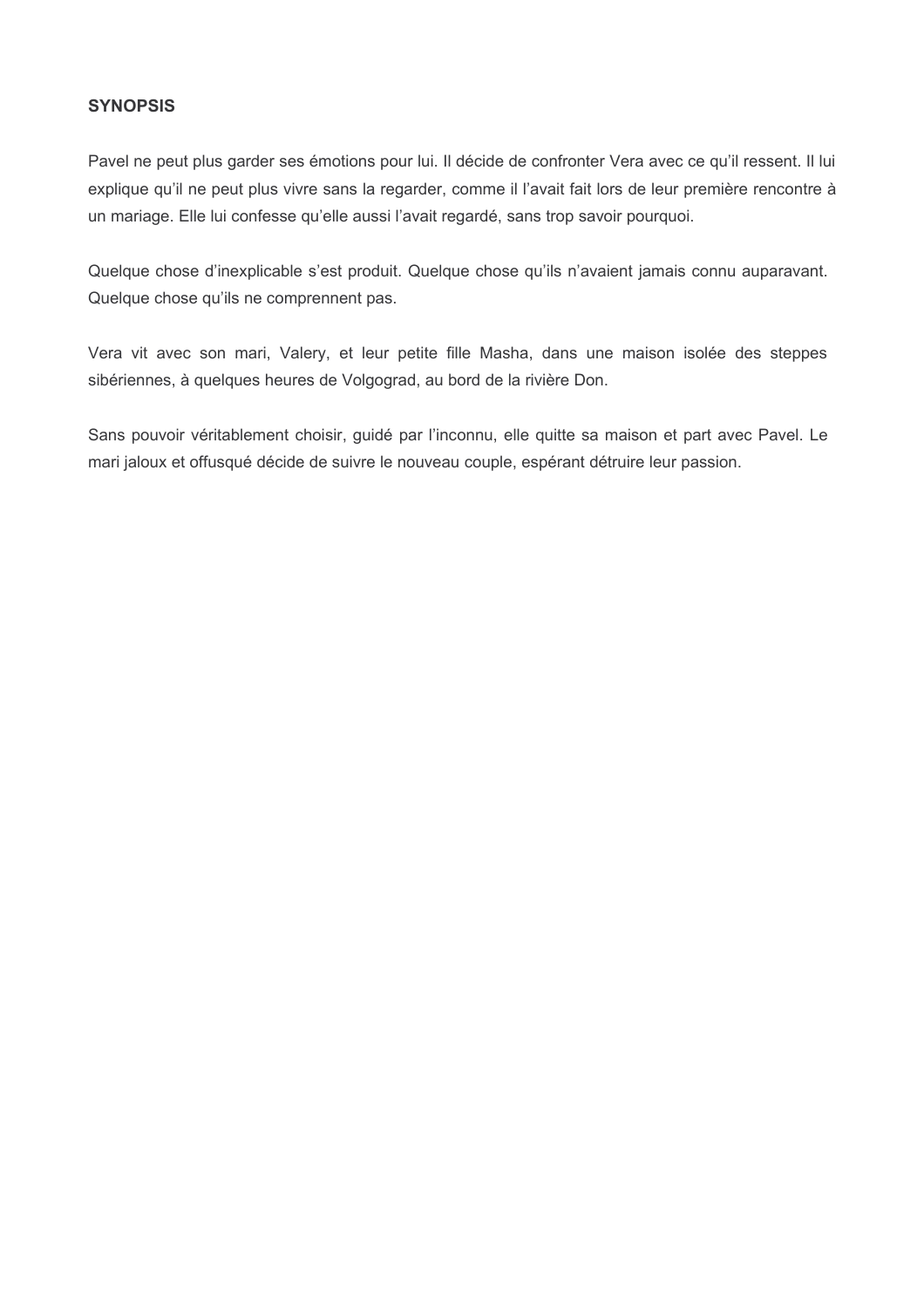#### **NOTE D'INTENTION**

«L'euphorie est un sentiment où la perception et l'excitation sont accrues et indescriptibles. J'ai trouvée cette définition dans un ouvrage psychologique de référence. Dans le film, deux personnes pas particulièrement développées spirituellement reçoivent la possibilité de ressentir l'amour absolu. Mais ils ne sont pas préparés pour ca.

Euphoria est l'histoire d'un amour inattendu, pur et sans pitié, presque brutal. Puisqu'ils n'ont pas été initiés à l'amour, qu'ils ne savent pas comment aimer et être aimer, ils ne peuvent faire face à l'euphorie qui les habitent. C'est l'histoire de personnes qui agissent comme des enfants, qui vivent comme des reclus dans la nature sauvage des steppes. Ils sont minuscules face au paysage imposant de la steppe, sublime et mystérieux. Le majestueux fleuve Don est le témoin silencieux de leur passion. Le lieu du tournage se trouve dans les steppes du Don, à 200 kilomètres de Volgograd (anciennement Stalingrad). Nous avons tourné dans des conditions très difficiles, avec des températures qui atteignaient parfois 46 degrés Celsius. Mais nous savions à quoi nous attendre. L'endroit est divin et convenait parfaitement au concept du film, dans lequel le paysage est l'un des personnages principaux.

Les personnages correspondent à la population locale. Leur manière de parler et de se comporter est typique de ces endroits. Mais ce film ne parle pas seulement des Russes. Il ne faut pas nécessairement connaître les coutumes de la Russie pour comprendre les thématiques abordées par le film. C'est la même chose avec Hamlet de Shakespeare. L'action se déroule au Danemark, mais il n'est pas nécessaire de connaître le Danemark et ses particularités pour comprendre la pièce.

La musique du film a été écrite par Aidar Gainullin, fameux joueur d'accordéon russe. Il a seulement 25 ans mais se produit à travers le monde depuis qu'il a 10 ans. Il continue d'étudier son instrument avec son maître Mstislav Rostropovitch. Avec **Euphoria**, c'est la première fois qu'il compose la musique d'un film.

De nos jours, le terme « tragédie » a perdu son sens véritable. D'un point de vue artistique, la tragédie n'est possible que dans une société possédant une culture suffisamment développée et une situation mentale heureuse. Cette situation n'existe pas en Russie.

Après avoir travaillé dans le théâtre et au cinéma, je peux confirmer le fait que les mécanismes d'interaction avec le public sont les mêmes. Une pièce et un film participent tous deux à une volonté d'organisation de l'attention du public et au développement d'impressions chargées d'émotion. Le film ne prend pas place à l'écran, il prend place dans celui qui le regarde. La partie la plus difficile pour moi était mon expérience du théâtre. Je ne le savais pas auparavant, mais au cinéma, le réalisateur ne peut savoir qu'au dernier moment si les images influenceront le spectateur ou non. »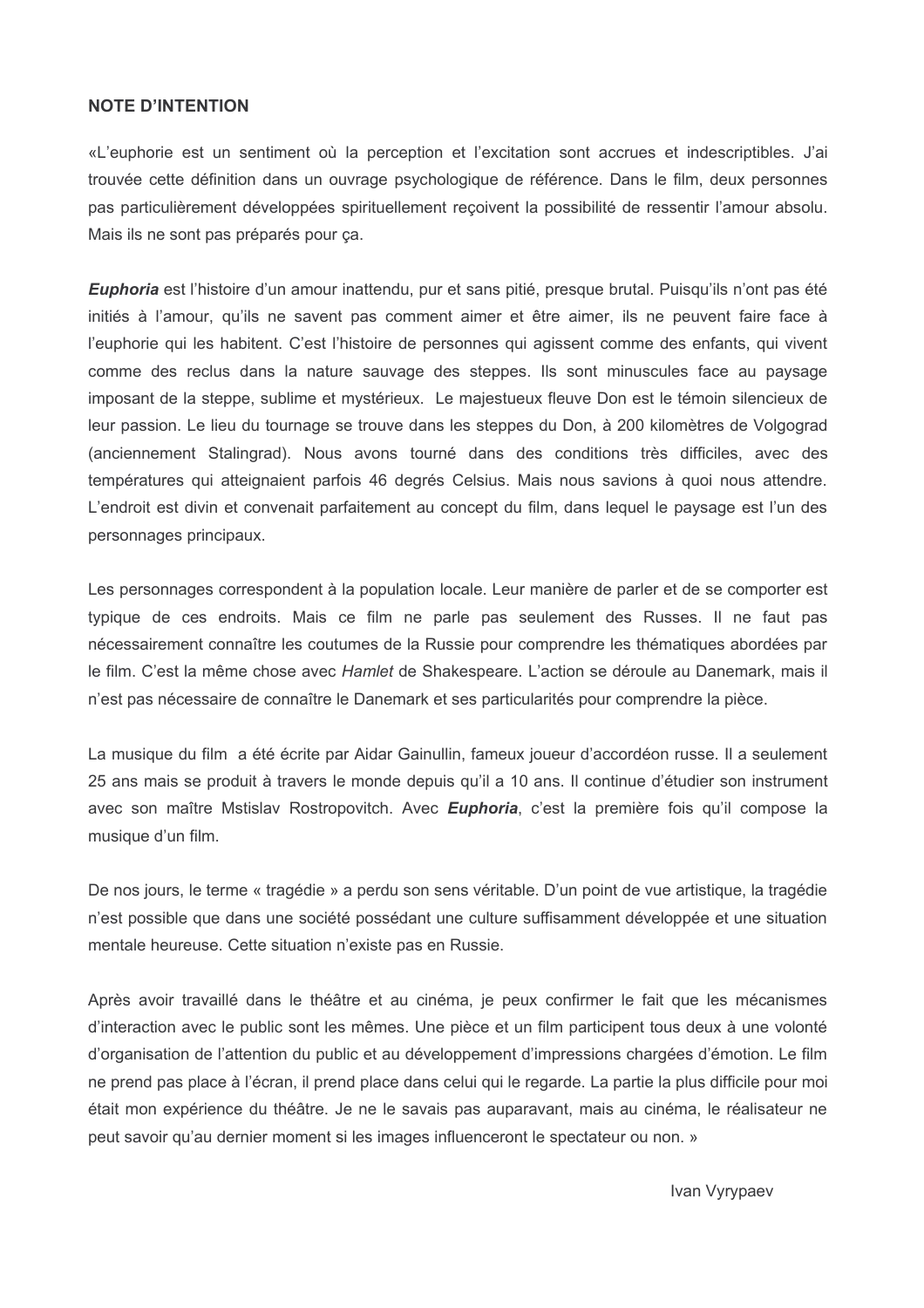#### **LE REALISATEUR**

Auteur, comédien et metteur en scène, Ivan Vyrypaev est né à Irkoutsk (Sibérie) en 1974. En 1995, il termine ses études à l'École de Théâtre d'Irkoutsk. Jusqu'en 1998, il est comédien au Théâtre Dramatique de Magadan (Sibérie) puis au Théâtre du Drame et de la Comédie à Petropavlovsk sur Kamtchatka (Extrême-Orient russe) où il rencontre le metteur en scène Viktor Rviakov.

De retour à Irkoutsk, il fonde la compagnie indépendante «Espace du jeu» et suit par correspondance les cours de la Faculté de Mise en scène de l'École de Théâtre moscovite de Chtchoukine. De 1999 à 2001, il enseigne le jeu d'acteur à l'École de Théâtre d'Irkoutsk. Il apparaît à Moscou pour la première fois en décembre 2000, quand son spectacle Sny (Les Rêves), créé à Irkoursk, est présenté au Premier festival du théâtre documentaire à Moscou.

En France, le spectacle est sélectionné pour représenter la Sibérie en 2001 au festival Est-ouest de Die. Les Rêves participe également au Festival de Vienne en mai 2002. Dans le même temps, une version anglaise est mise en espace par Declan Donellan au Royal Court de Londres et une version bulgare créée par Galin Stoev à Varna.

Contraint de quitter sa ville natale à la suite de pressions exercées par des institutions théâtrales locales, il emménage à Moscou en 2001 où il fonde, aux cotés de Elena Gremina, Mikhail Ougarov, Olga Mikhailova et Maxime Kourotchkine, le Centre de la pièce nouvelle et sociale Teatr.doc.

En octobre 2003, il participe en tant qu'acteur à la création de son texte Kislorod (Oxygène), mis en scène par Viktor Ryjakov au Teatr.doc. Très rapidement, Kislorod devient un des spectacles les plus fréquentés de Moscou, la célébrité de Vyrypaev atteint celle d'un autre comédien, auteur et metteur en scène, Evquéni Grichkovets.

Le spectacle fait le tour des festivals internationaux, est salué par la critique et recoit de nombreux prix. Des mises en scène voient le jour dans plusieurs villes de la province russe où le spectacle a beaucoup tourné. La pièce a également été traduite et mise en scène à plusieurs reprises dans de nombreux pays européens.

La version française, Oxygène, dirigée par Galin Stoev, est créée à Bruxelles en septembre 2004 par la Cie Fraction et présentée au festival Passages Nancy-2005 puis dans le cadre de La mousson d'été 2005. Le spectacle recoit le prix Max Parfondry au Festival Emulation Liège de 2005. En ouverture de la tournée française 2006/20007, Oxygène est programmé au Théâtre de la Cité Internationale Paris.

Après avoir consacré plusieurs mois à la réalisation d'Euphoria, il a ensuite mis en scène son dernier texte intitulé *Juillet*, dont la première eut lieu à Moscou en octobre 2006.